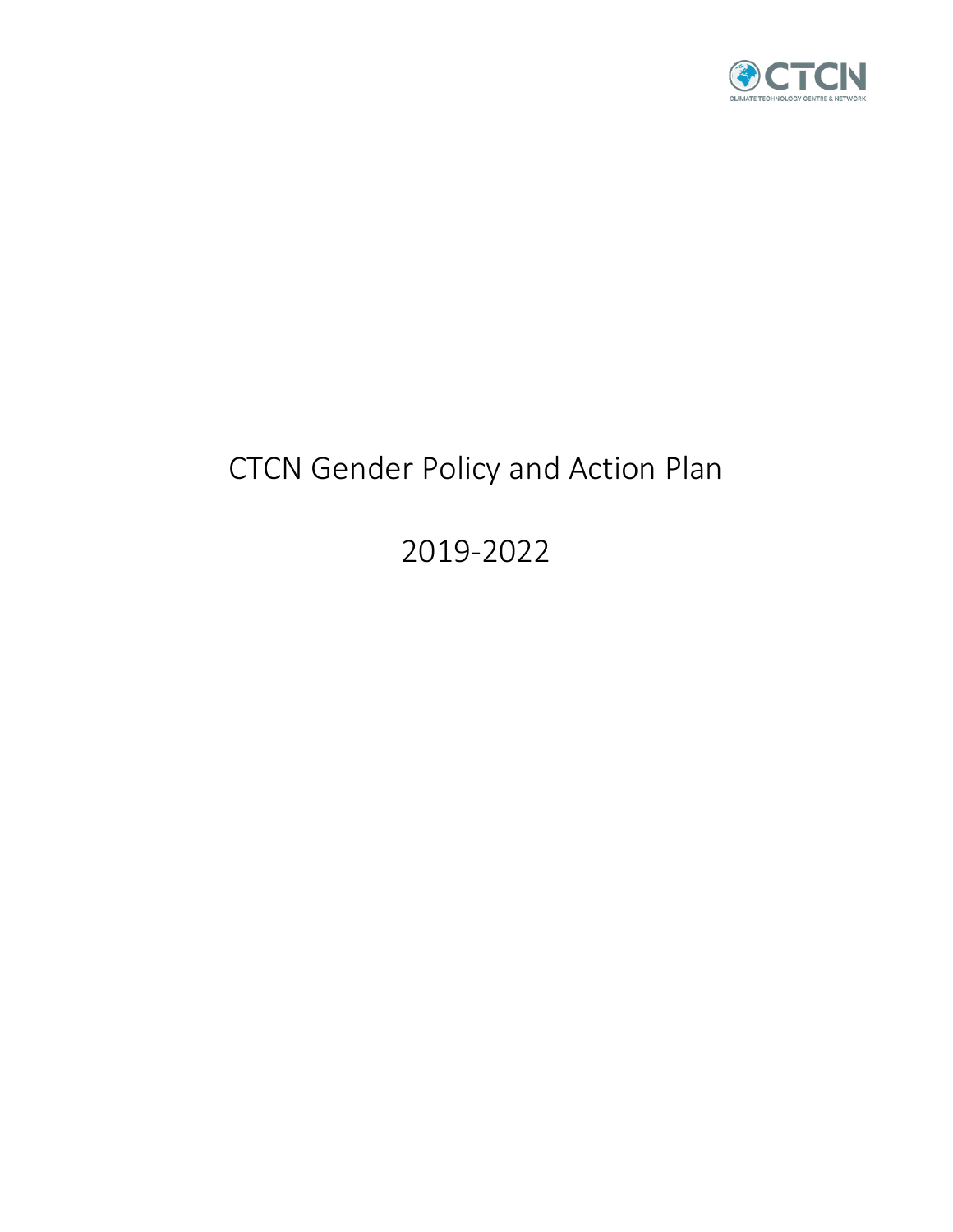

# Summary

This document presents the first Gender Policy and Action Plan of the Climate Technology Centre & Network. The development of such as document follows the CTCN mission from Decision 2/CP.17 to facilitate the preparation and implementation of technology projects and strategies taking into account gender considerations to support action on mitigation and adaptation. It also responds to the UNFCCC Gender Action Plan (Decision 3/CP.23) and the increasingly acknowledged and important linkages between gender and climate, and thus applies to the full range of CTCN activities including technical assistance, capacity building, networking, communication, knowledge sharing, monitoring and evaluation.

The policy was developed in a collaboration between gender experts and the CTCN secretariat. The CTCN also acknowledges the valuable inputs provided by representatives from the UNFCCC Women and Gender Constituency. Recognizing the need for review of the Gender Policy and Action Plan based on reported outcomes, new learnings and future mandates, the CTCN will review the policy every two years.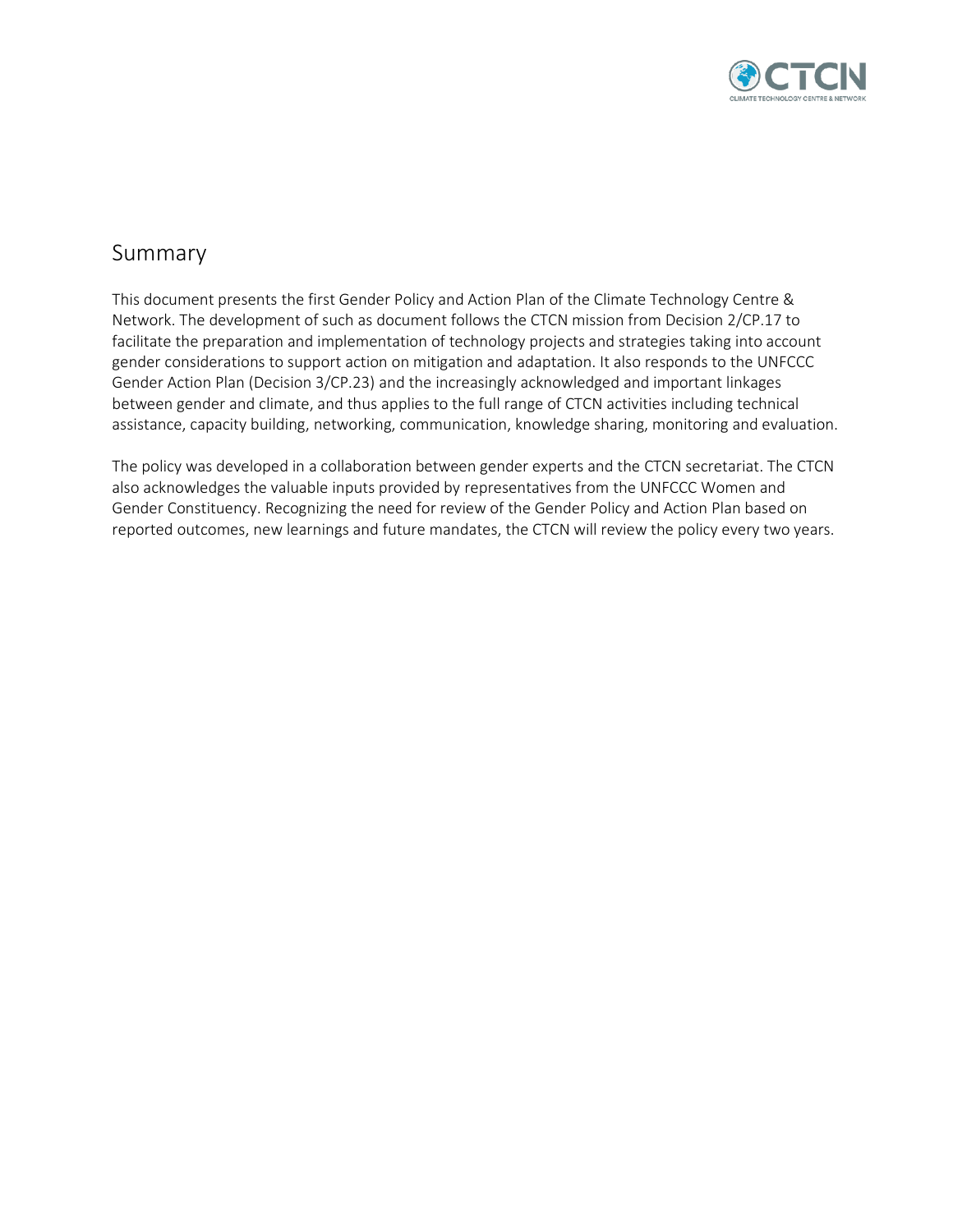

# Contents

| 1.     |        |  |  |
|--------|--------|--|--|
|        | 1.1.   |  |  |
|        | 1.2.   |  |  |
|        | 1.3.   |  |  |
|        | 1.4.   |  |  |
|        | 1.4.1. |  |  |
|        | 1.4.2. |  |  |
|        | 1.4.3. |  |  |
|        | 1.4.4. |  |  |
|        | 1.4.5. |  |  |
| 1.4.6. |        |  |  |
| 2.     |        |  |  |
|        | 2.1.   |  |  |
|        | 2.1.1. |  |  |
|        | 2.2.   |  |  |
|        | 2.2.1. |  |  |
|        | 2.2.2. |  |  |
|        | 2.2.3. |  |  |
|        | 2.2.4. |  |  |
|        | 2.3.   |  |  |
|        |        |  |  |
|        |        |  |  |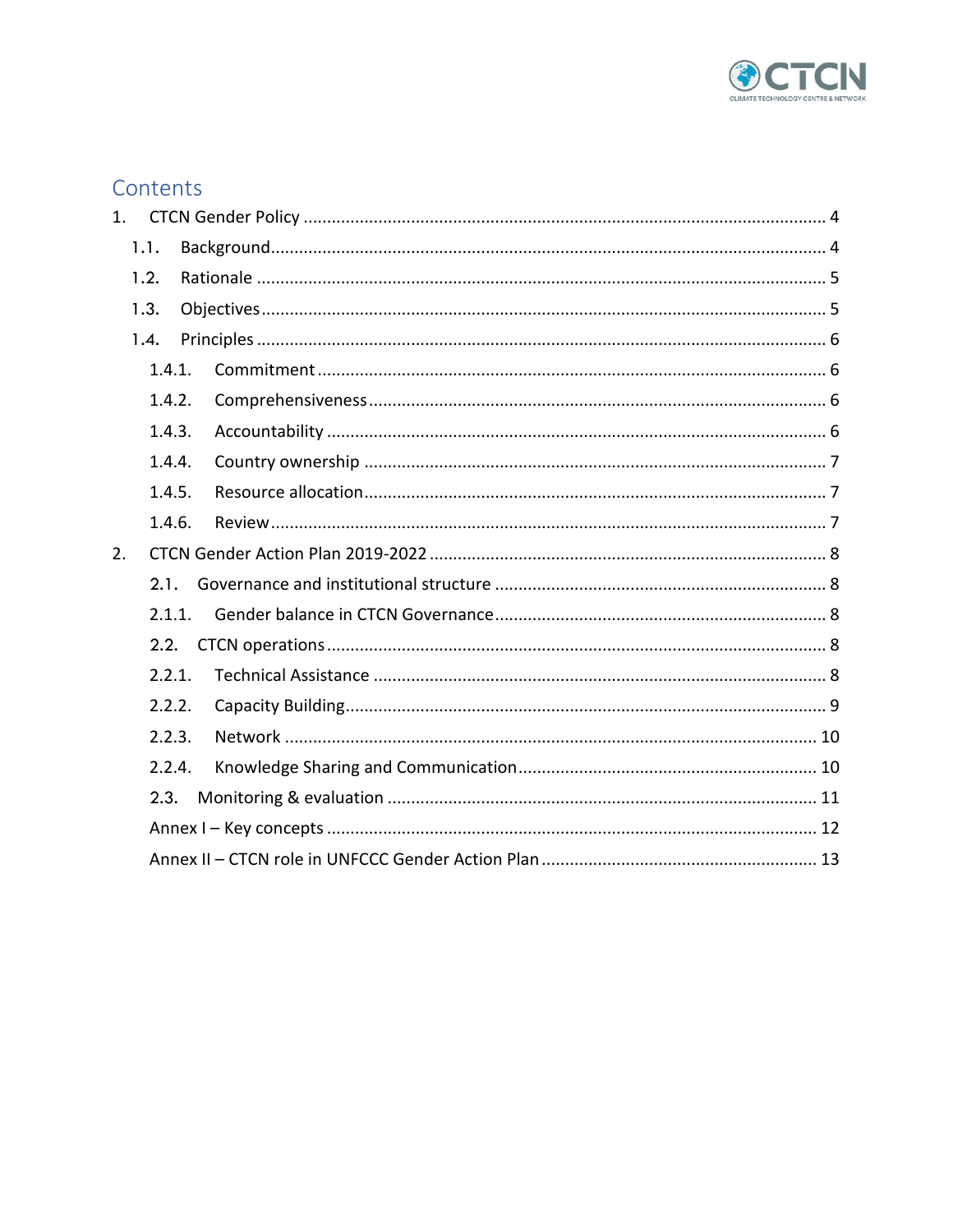

# <span id="page-3-0"></span>1. CTCN Gender Policy

### <span id="page-3-1"></span>1.1.Background

- a. Over the past 20 years, a number of UNFCCC decisions have addressed the important linkages between gender and climate change. Gender equality and gender mainstreaming (see Annex I for key concepts) are increasingly recognized as imperative for the effective implementation of the Paris Agreement, which acknowledges that Parties in their climate actions should be guided by respect for human rights, gender equality and the empowerment of women. Most recently, a new UNFCCC Gender Action Plan (Decision 3/CP.23) was negotiated at COP23, in which the Climate Technology Center & Network has a role.
- b. Gender considerations are referenced in numerous Conference of Parties decisions referring to the Climate Technology Centre and Network (CTCN), including in the description of the CTCN's mission from Decision 2/CP.17 – Outcome of the work of the Ad Hoc Working Group on Longterm Cooperative Action under the Convention: Annex VII – Terms of reference of the Climate Technology Centre and Network:

*The mission of the Climate Technology Centre and Network is to stimulate technology cooperation and to enhance the development and transfer of technologies and to assist developing country Parties at their request, consistent with their respective capabilities and national circumstances and priorities, in order to build or strengthen their capacity to identify technology needs, to facilitate the preparation and implementation of technology projects and strategies taking into account gender considerations to support action on mitigation and adaptation and enhance low emissions and climate-resilient development. 1*

Decision 25/CP.19 - Modalities and procedures of the Climate Technology Centre Network and its Advisory Board:

*Requests the Climate Technology Centre and Network, in executing its modalities and procedures, to work in conjunction with the Technology Executive Committee to ensure coherence and synergy within the Technology Mechanism, with the intention of: (a) Accelerating the development and transfer of technology, taking into account gender considerations; (b) Scaling up international collaboration on the development and transfer of technology;* 

Furthermore, in acknowledgement of its gender work in the areas of climate change mitigation and adaptation, the UNFCCC Gender Action Plan (Decision 3/CP.23) requests the CTCN to facilitate knowledge sharing on gender and to provide an:

*Update report on how the Climate Technology Centre and Network, in executing its modalities and procedures, working in conjunction with the Technology Executive Committee (to ensure coherence and* 

<sup>1</sup> <https://www.ctc-n.org/sites/www.ctc-n.org/files/09a01.pdf> p.47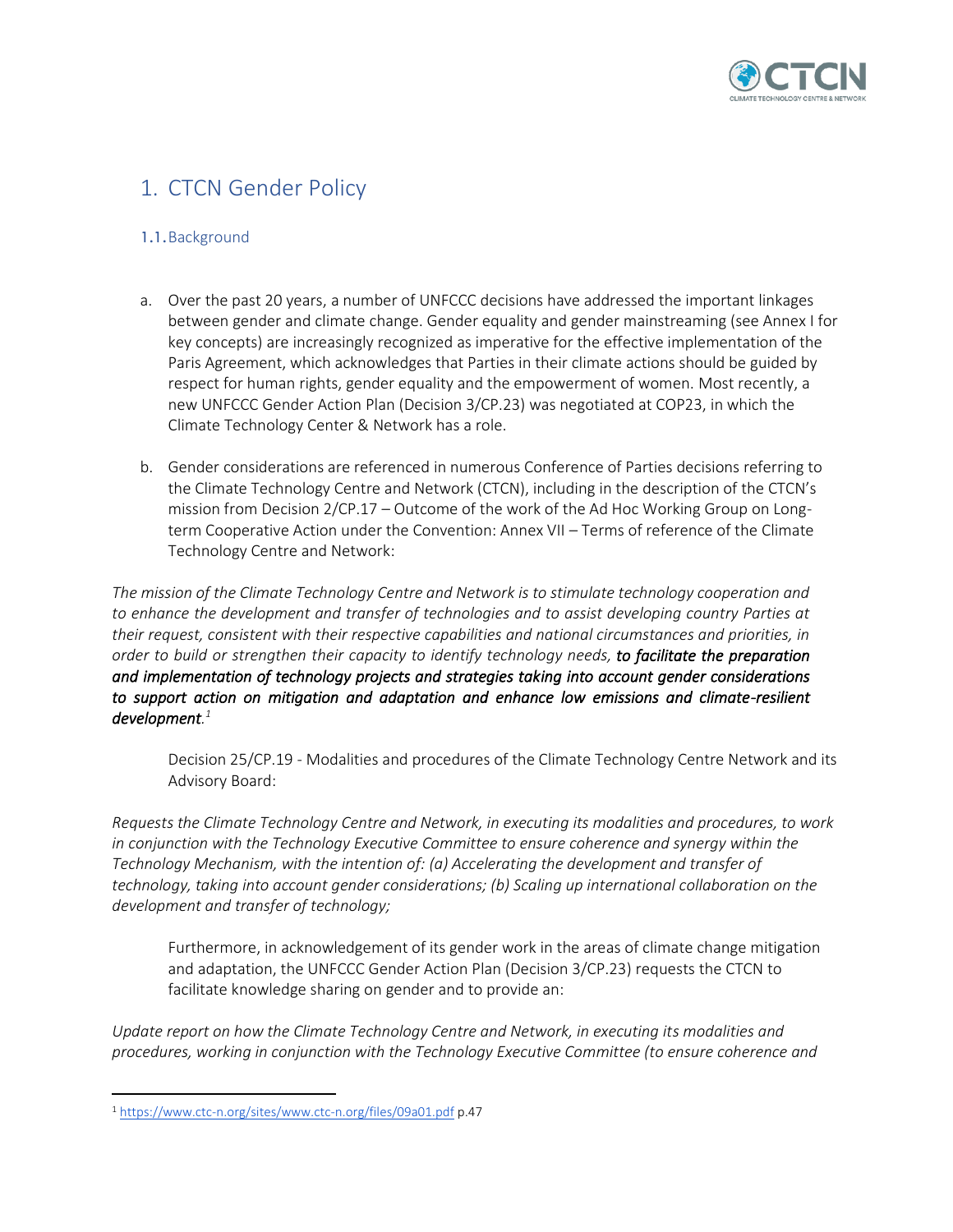

*synergy within the Technology Mechanism), contributed to the aim of accelerating the development and transfer of technology, taking into account gender considerations.* See Annex II for all references of relevance to the CTCN in the UNFCCC Gender Action Plan.

c. The CTCN Gender Policy is human rights-based and acknowledges the centrality of women and gender considerations in development agendas, in agreement with international human rights frameworks such as the Universal Declaration of Human Rights (UDHR), the Convention on the Elimination of All Forms of Discrimination against Women (CEDAW), as well as the 2030 Agenda for Sustainable Development. It supports the equal right of men and women to access and benefit from climate technologies to mitigate and adapt to climate change impacts. CTCN also recognizes the importance of balanced participation of women and men in climate processes, governing bodies, decision-making and climate action planning and implementation.

### <span id="page-4-0"></span>1.2.Rationale

- a. Women, as well as men, significantly contribute to combating climate change, through their activities in the household, food production, natural resource management, energy provision, knowledge sharing and other activities.
- b. Poverty exacerbates exposure to climate-related risks. Climate change increases the vulnerability of people whose livelihoods depend on natural resources, as access to fuel, water, food and sanitation opportunities become less reliable. The impacts often add to the domestic burdens for those responsible for livelihoods and caring roles, who oftentimes are women and girls.
- c. Women are disproportionately affected by the impacts of climate change due to gender inequalities and social and cultural norms which affect access to and control over resources including technology; institutional structures; finance; social, cultural and formal networks; and decision-making processes.
- d. Through mainstreaming gender considerations in climate policy and action, climate approaches will be more efficient, effective, and equitable by providing broader and shared benefits to address the needs of women and men.
- e. Gender-based differences should therefore be explicitly recognized and addressed in the development, transfer and diffusion of technologies for climate change adaptation and mitigation, including in the identification and prioritization of technology needs.

# <span id="page-4-1"></span>1.3.Objectives

- a. Mainstream gender equality principles into CTCN operations, technical assistance, capacity development, network and knowledge sharing, to ensure that the specific needs and capabilities of both women and men are addressed for an efficient, effective and equitable climate mitigation and adaptation.
- b. Ensure CTCN technical assistance considers the needs of both women and men as well as the different impacts and climate-related risks for women and men, to reduce the gender gap in climate change-exacerbated social, economic and environmental vulnerabilities.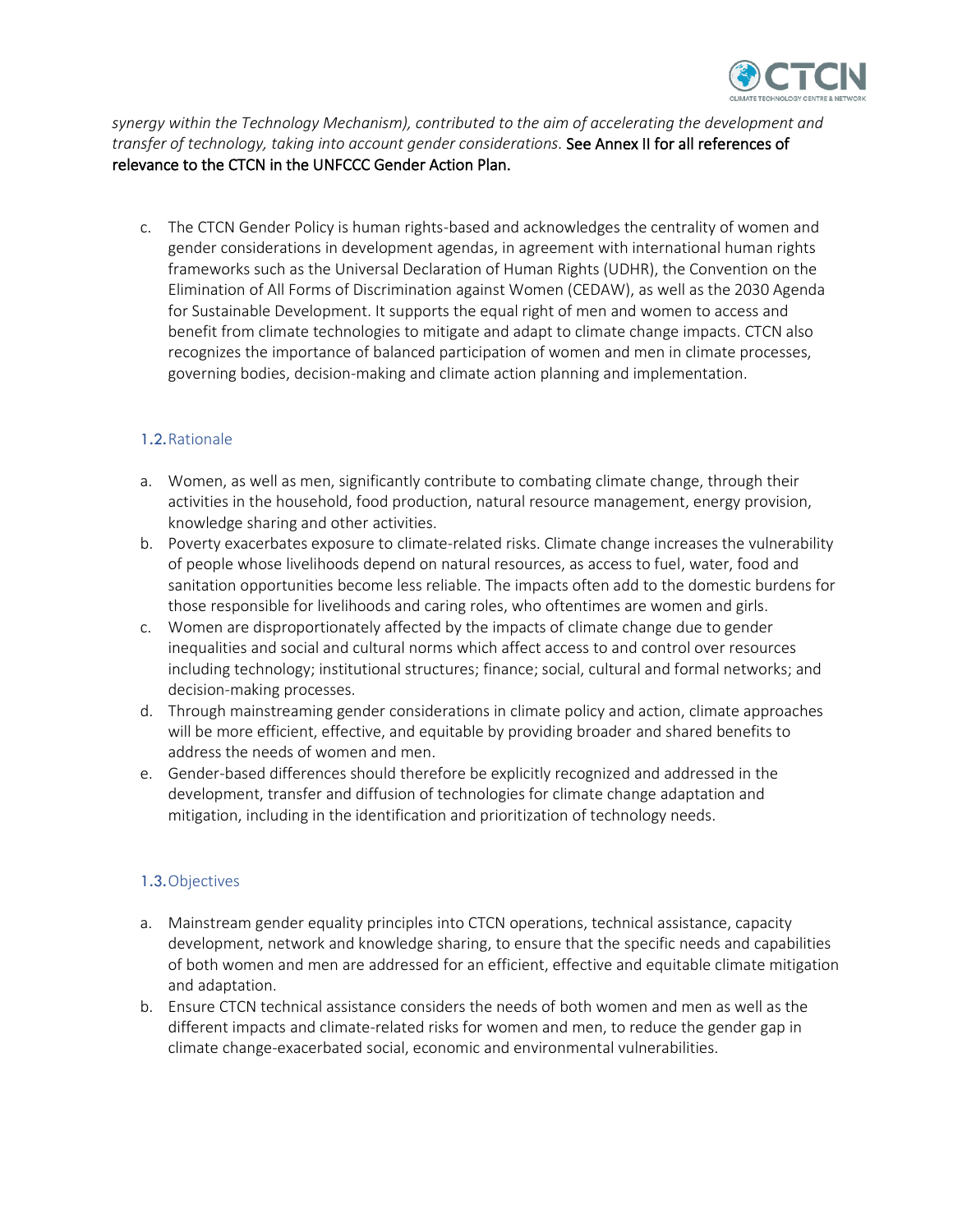

- c. Increase women and men's access to knowledge, information, training, income and other resources that enable them to increase their resilience to climate change impacts as well as utilize and benefit from appropriate low-carbon climate technologies.
- d. Address the need to increase women's equal participation in decision-making, in all processes and levels, for climate action through targeted efforts and ensuring CTCN's activities provide equal access to all stakeholders, with attention to gender, race/ethnic and regional balance.
- e. Strengthen enhanced gender mainstreaming efforts in climate action by providing capacity building and knowledge to the CTCN Secretariat, key stakeholders, Network members as well as the broader climate community.

# <span id="page-5-0"></span>1.4.Principles

### 1.4.1. Commitment

<span id="page-5-1"></span>By adopting a gender-responsive approach in its work to stimulate climate technology cooperation and enhance the development and transfer of technologies, CTCN commits to contributing to gender equality, as enshrined in the mandate given to it by the Conference of Parties, and guidance by international agreements, national constitutions, and other gender and human rights agreements<sup>2</sup>.

CTCN thereby also commits to:

- Promote understanding of the factors underlying climate change-exacerbated gender inequality and the contribution of women and men to low-carbon and climate resilient development in developing countries;
- Promote the use of methods and tools to promote gender equality and reduce gender disparities in its activities; and
- Monitor and evaluate, in a gender-responsive manner, the impacts of its activities on women and men's ability to mitigate and adapt to climate change and their contributions to a low-carbon and resilient development.

### <span id="page-5-2"></span>1.4.2. Comprehensiveness

- a. The CTCN gender policy applies to all CTCN's activities, including technical assistance, capacity building, network engagement, knowledge management and operations.
- b. Gender considerations will be mainstreamed during planning, budgeting, implementation, monitoring and review of CTCN activities

### <span id="page-5-3"></span>1.4.3. Accountability

- a. The CTCN accounts to the Advisory Board and the Parties to the United Nations Climate Change Convention (UNFCCC) for gender and climate change results and outcomes and reports annually in a transparent manner against quantitative and qualitative outcome indicators and gender impact.
- b. All technical assistance shall follow CTCN gender mainstreaming guidelines, utilize the guidance of a qualified gender expert and report on outcome and impact according to the technical assistance closure reports.

<sup>2</sup> This approach takes into account equal rights, power, responsibilities and opportunities for women and men, as well as equal consideration of the interests, needs and priorities of women and men.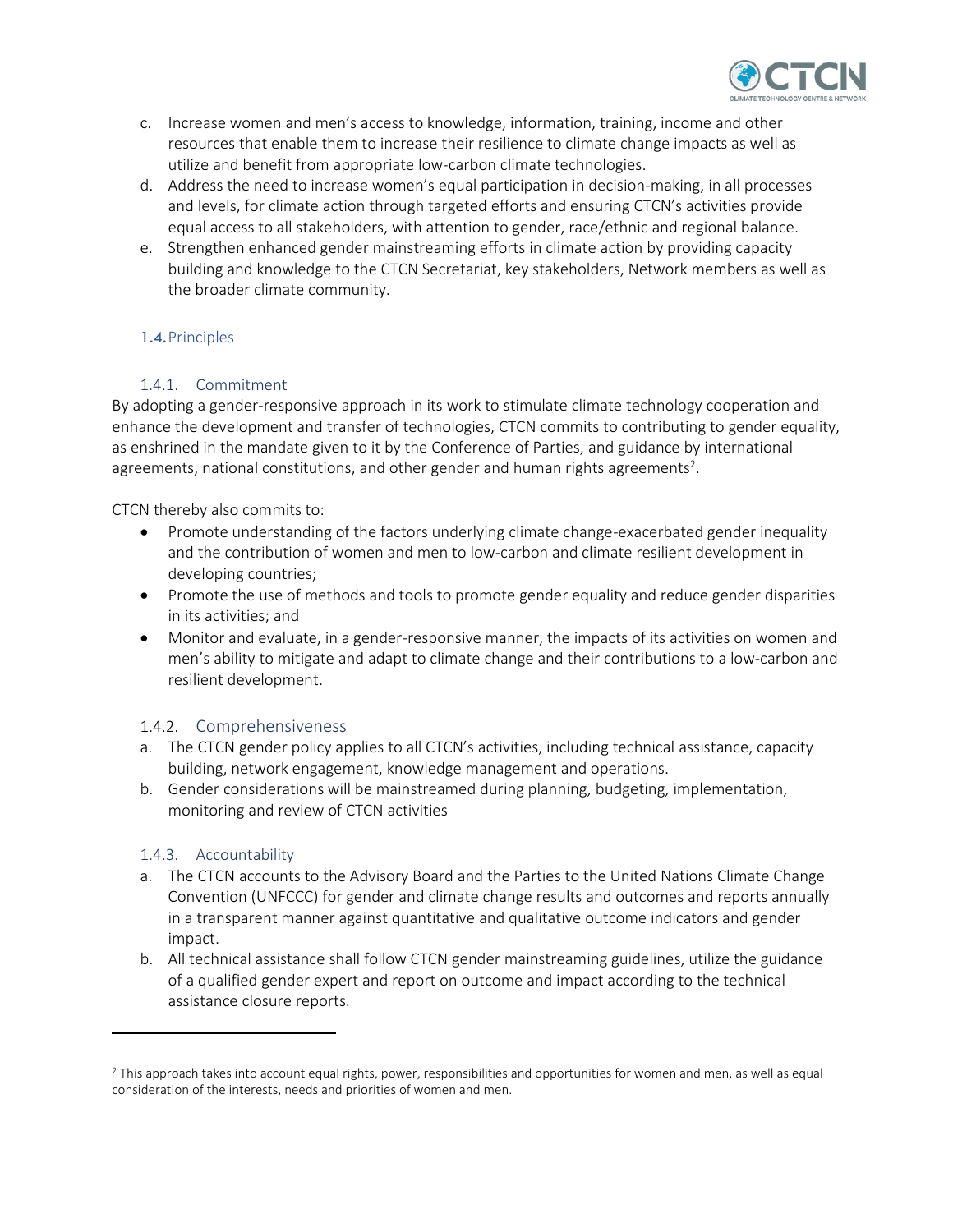

- c. The CTCN management and staff will be encouraged to promote gender balance in hiring, promotion and procurement of contractors.
- d. Network members and Consortium partners will be encouraged to promote gender, race/ethnic and regional balance in team structures and in CTCN activities proposed for implementation.

### <span id="page-6-0"></span>1.4.4. Country ownership

- a. The CTCN will build the capacity of national designated entities (NDEs) to produce technical assistance requests which are aligned with the CTCN gender policy, and with national policies and priorities on gender where applicable.
- b. NDEs and Network members shall have access to support from CTCN Secretariat to enhance their capacity to implement the gender policy in the form of knowledge resources, tools and matchmaking with gender experts.
- c. The CTCN will support the incorporation of gender considerations in Parties' technology needs assessments (TNAs), as congruent with the UNFCCC Gender Action Plan.
- d. CTCN requires that women and men be provided with equitable opportunity to be included in stakeholder consultations and decision-making during project and programme preparation, budgeting, implementation, monitoring and evaluation.

### <span id="page-6-1"></span>1.4.5. Resource allocation

- a. The CTCN activities to promote low-carbon and resilient development in developing countries will endeavour to support gender equality and women's empowerment. The CTCN seeks to ensure that its assistance supports initiatives addressing the unequal effects of climate change and to provide gender-responsive technology solutions for a resilient and low-carbon development.
- b. As congruent with UN Environment's Gender Policy the CTCN will allocate not less than 1 per cent of its funds to gender mainstreaming activities.

#### <span id="page-6-2"></span>1.4.6. Review

a. The CTCN acknowledges the need for continuous learning, based on experiences gathered, new emerging knowledge on the topic of gender mainstreaming, and review of CTCN activities based on reported outcome indicators and impact. As a result, the CTCN will review its gender policy every two years.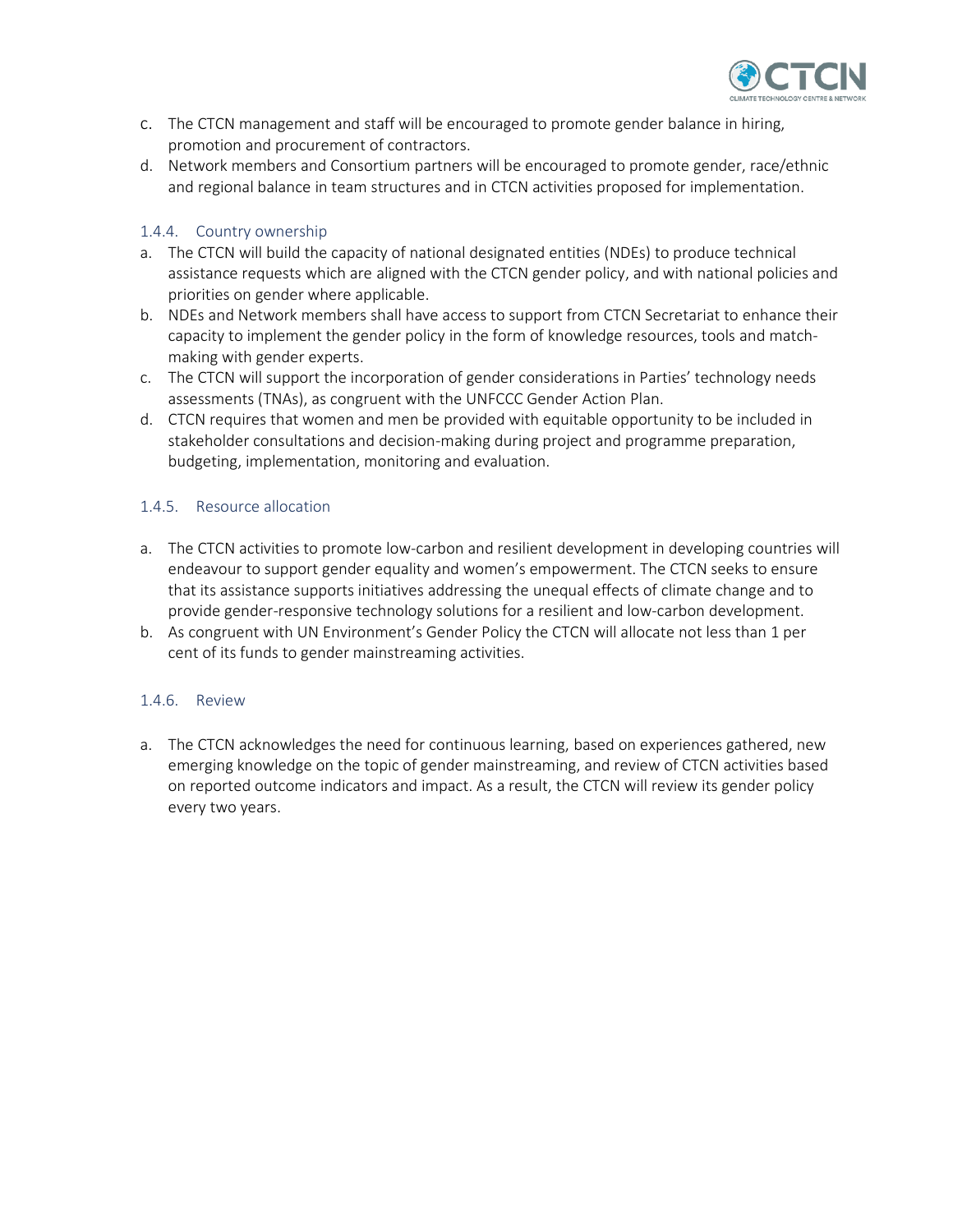

# <span id="page-7-0"></span>2. CTCN Gender Action Plan 2019-2022

# <span id="page-7-1"></span>2.1.Governance and institutional structure

### <span id="page-7-2"></span>2.1.1. Gender balance in CTCN Governance

COP decision 25/CP.19 - Modalities and procedures of the Climate Technology Centre and Network and its Advisory Board (Annex II Rules of procedure of the Advisory Board of the Climate Technology Centre and Network):

*Groups or constituencies are encouraged to nominate the government representatives to the Board, with a view to achieving an appropriate balance of expertise relevant to the development and transfer of technologies for adaptation and mitigation, taking into account the need to achieve gender balance in accordance with decisions 36/CP.7 and 23/CP.18).*

- a. The CTCN will strive to achieve gender parity in the appointment of its management and staff, including at top managerial levels. 3
- b. The CTCN will encourage and generate awareness among CTCN NDEs and Advisory Board members of the COP guidance on the need to achieve gender balance in their Boards in accordance with decisions 36/CP.7 and 23/CP.18 and will report annually on the gender distribution of both the Board and CTCN Secretariat.
- c. The Secretariat also will maintain a gender focal point with competencies in gender and development in order to lead the implementation of the policy. The gender focal point will report to the Director of the Secretariat and will perform their role alongside other responsibilities they are hired to perform. In addition, the Secretariat strives for the relevant gender and climate change competencies to be included among the Secretariat, the NDEs and among the Network at global, regional and national levels.

# <span id="page-7-3"></span>2.2.CTCN operations

# <span id="page-7-4"></span>2.2.1. Technical Assistance

- a. Requests
	- CTCN's criteria for prioritization of technical assistance's will continue to reflect if the request for technical assistance promotes and demonstrates gender equality, and empowerment of vulnerable groups, including women and youth.
	- Requests will include a description of anticipated gender and other co-benefits (e.g. biodiversity, economic, social and cultural development) that are likely to be generated as a result of the technical assistance.

<sup>&</sup>lt;sup>3</sup> UN System wide strategy on gender parity launched September 2017: [https://www.un.int/sites/www.un.int/files/Permanent%20Missions/delegate/17-](https://www.un.int/sites/www.un.int/files/Permanent%20Missions/delegate/17-00102b_gender_strategy_report_13_sept_2017.pdf) 00102b gender strategy report 13 sept 2017.pdf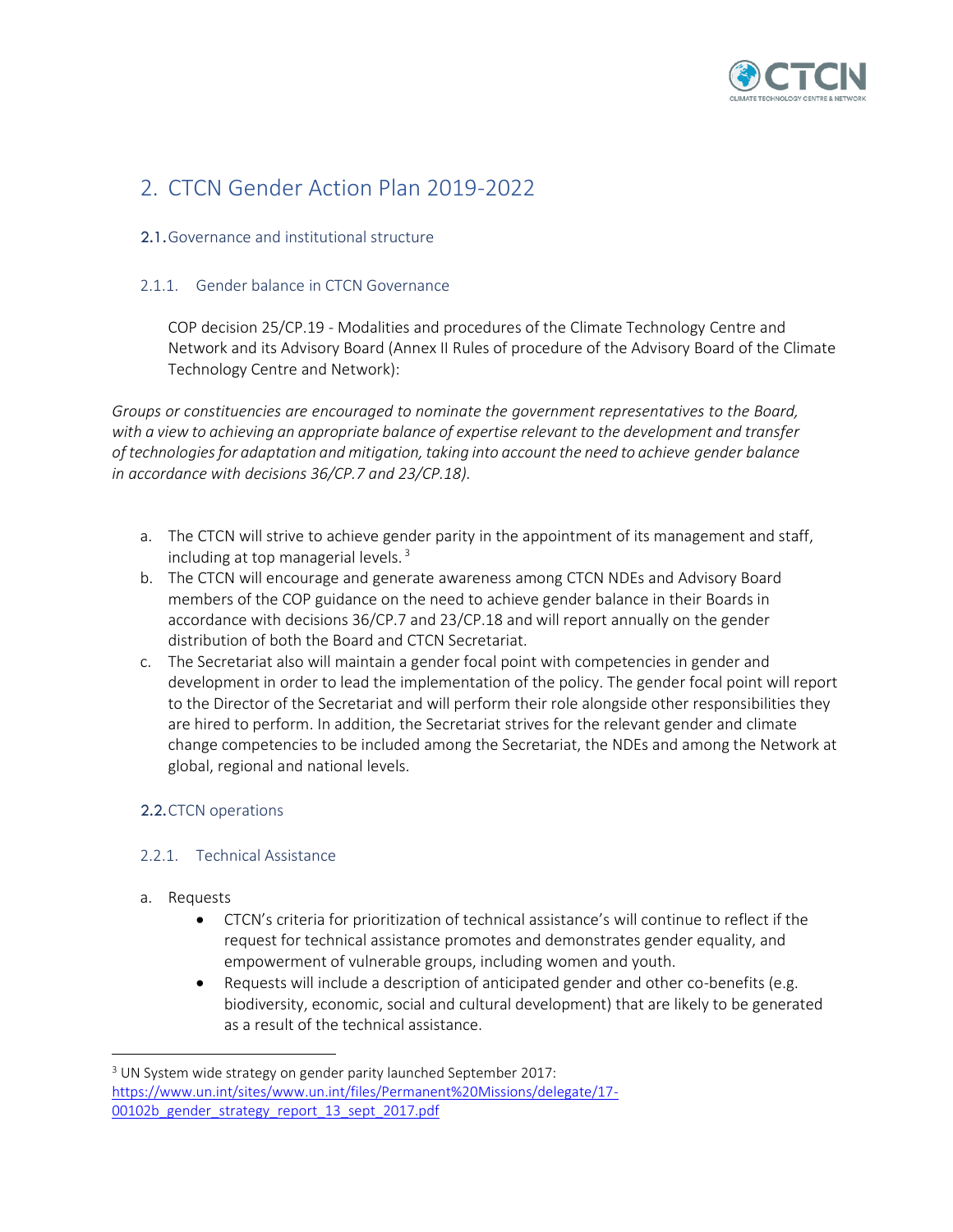

- CTCN Secretariat will make available examples of best practises on how to integrate gender considerations at the technical assistance request stage.
- b. Design and Implementation
	- The CTCN will allocate not less than 1 per cent of the budget and resources for technical assistance to explicitly target gender mainstreaming.
	- All technical assistances will consult CTCN gender mainstreaming guidelines during response plan design and implementation.
	- At the response plan design stage, CTCN experts are required to reflect on gender and co-benefits of the technical assistance as well as make reference to any use of gender experts in the budget section of the response plan.
	- Implementers will utilize the guidance of a qualified gender expert to perform a gender analysis and mainstream gender considerations as part of the technical assistance deliverables and final outputs as deemed appropriate.
	- CTCN Secretariat will make available best practise examples of how gender integration at the implementation stage could look like.
	- CTCN will develop sector specific gender mainstreaming guidelines, e.g. for energy, water, agriculture and waste management sectors.
	- A roster of climate technology and gender specialists will be established to support the implementers in identifying new team members with gender expertise
- e. Monitoring & evaluation
	- Technical assistance implementers will report on gender indicators, outcomes and impacts as well as provide relevant sex-disaggregated data through the CTCN closure reports.
	- CTCN Secretariat will assess technical assistance on gender integration upon completion using the UN Environment Gender Marker Tool and the UNIDO Gender Categorization Tool and Gender Marker.<sup>4</sup>
	- CTCN Secretariat will make available best practise examples of how gender integration at the monitoring & evaluation stage could look like.

# <span id="page-8-0"></span>2.2.2. Capacity Building

- a. CTCN will facilitate the provision of training and support to build and/or strengthen the capacity of developing countries to identify gender-responsive technology options, make technology choices and operate, maintain and adapt technologies that increase the adaptation and mitigation capacities of women and men. This support will take the form of:
	- Webinars on gender and climate technologies (1-2 per year)
	- Training sessions on specific gender and climate technology issues at regional forums, focal point workshops, COP's and other related events
	- Encouraging the participation of UNFCCC national gender focal points in regional forums to facilitate connections between ministries, policy-makers, CSOs and other relevant stakeholders.

<sup>4</sup> [https://www.unido.org/sites/default/files/2015-09/GENDER\\_CATEGORIZATION\\_TOOL\\_FINAL\\_0.pdf](https://www.unido.org/sites/default/files/2015-09/GENDER_CATEGORIZATION_TOOL_FINAL_0.pdf) [https://www.unido.org/sites/default/files/2015-09/Gender\\_Marker\\_User\\_Guide\\_-\\_FINAL\\_0.pdf](https://www.unido.org/sites/default/files/2015-09/Gender_Marker_User_Guide_-_FINAL_0.pdf)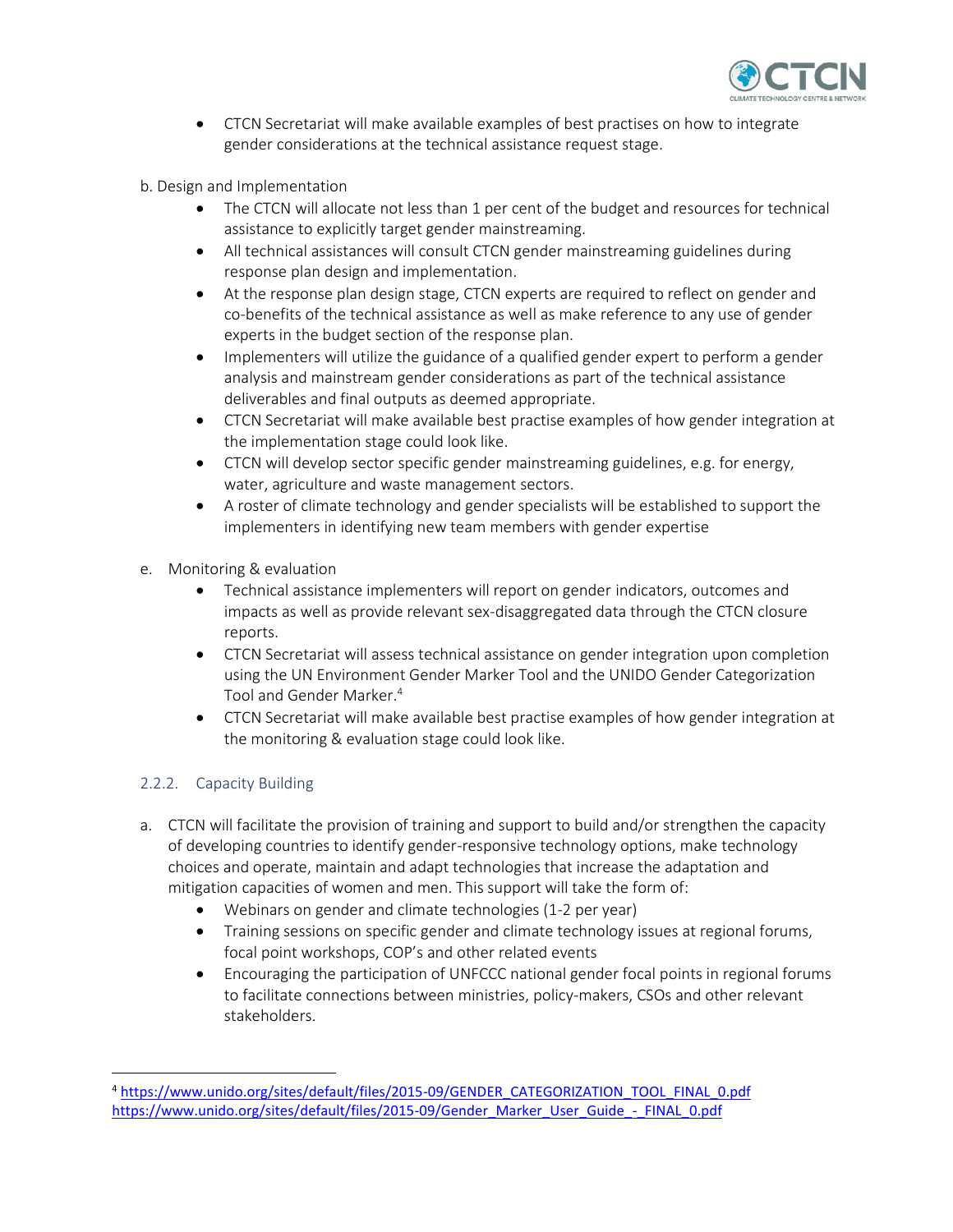

- b. The CTC Network will provide a basis of expertise and resources for capacity building. The CTCN will further increase the number of Network members with specific gender and climate expertise.
- c. CTCN will provide targeted support for capacity building of women professionals, policymakers, researchers, civil society organization leaders and entrepreneurs in climate technology sectors such as energy, transport, water and agriculture to take climate action and take part in decisionmaking. Support can for example be coordinated with Network members and UNFCCC national gender focal points.
- d. CTCN gender focal point will coordinate the internal capacity building of the CTCN Secretariat and Advisory Board to create a conducive environment for gender equality and support the Secretariats gender mainstreaming efforts.

# <span id="page-9-0"></span>2.2.3. Network

- a. New Network members will be encouraged to refer to the CTCN Gender Policy to guide their engagement with the Centre. After accreditation, and at the project/programme level, the Network member will be responsible for implementing the Gender Action Plan as it relates to its work with the CTCN.
- b. CTCN will integrate gender equality guidelines into the Network Code of Conduct.<sup>5</sup> The Network accreditation process recognizes that there is a wide range of types of organizations and institutional capacities.
- c. CTCN will encourage women-led technology companies and gender and climate technology organizations to join the Network in order to engage with CTCN activities such as implementing technical assistance to developing countries; network with national decision-makers and other relevant stakeholders; provide capacity building; and gain greater visibility for events, reports and tools.
- d. The CTCN will keep a roster of gender experts to utilize at various gender-related events, workshops, activities and for consultation during technical assistance implementation.

# <span id="page-9-1"></span>2.2.4. Knowledge Sharing and Communication

- a. CTCN will facilitate the provision of information to build and/or strengthen the capacity of developing countries to identify gender-responsive technology options, make technology choices and operate, maintain, monitor and adapt technologies that increase the adaptation and mitigation capacity of women and men. This support will take the form of:
	- Gathering, managing and sharing an updated set of online tools and publications on gender and climate change via the CTCN web platform
	- Identification and sharing of best practices on gender and climate-related technologies through CTCN web platform, social media, and events
	- Development of fact sheets, guidelines, manuals, tools and sectoral overviews of gender in climate technology sectors such as renewable energy, energy efficiency, agriculture, water etc.
- b. CTCN will identify gender and climate knowledge gaps and develop content in collaboration with its Knowledge partners, Network members and other experts which often include the private sector, academia and CSOs.

<sup>5</sup> <https://www.ctc-n.org/network/code-conduct>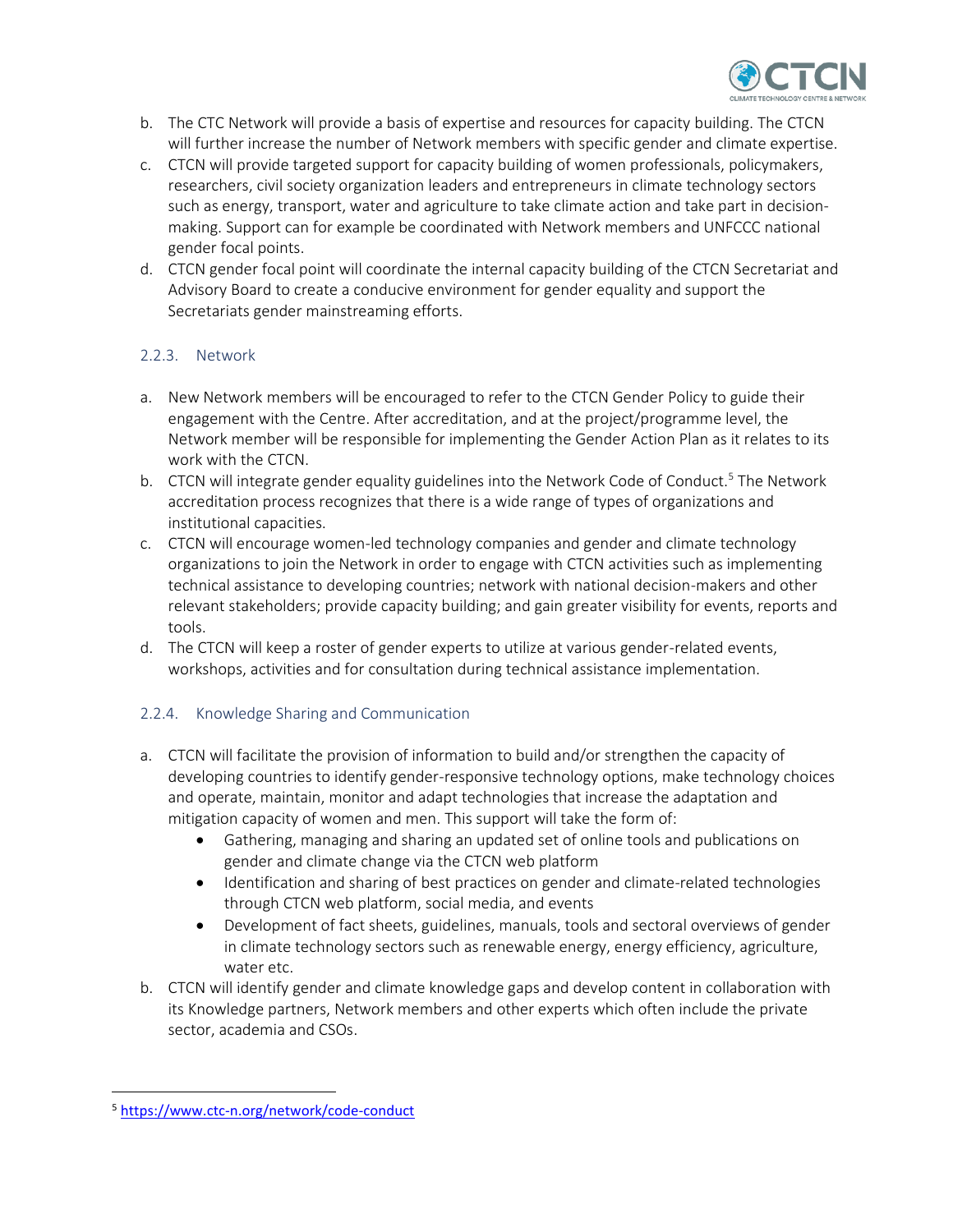

- c. Organizations with expertise in gender and climate technology will be encouraged to share their expertise with the Network through the CTCN website, webinars and other capacity development activities.
- d. CTCN will make available useful resources developed by its hosting organizations, UN Environment and UNIDO.
- e. CTCN will host and co-host events with a targeted gender and climate technology component as well as integrate gender awareness into various regional forums, NDE trainings and other events.
- f. CTCN will develop its current climate technology taxonomy by including more gender-related terms
- g. CTCN will seek to ensure a representation of both women and men, with a geographical balance, in its communication and outreach
- h. CTCN will seek to challenge gender stereotypes through the use of gender-inclusive language and images in its communication and outreach

### <span id="page-10-0"></span>2.3.Monitoring & evaluation

In order to measure its outcomes and impacts related to gender equality and gender mainstreaming the CTCN endeavors to:

- Monitor the status of equal participation of men and women in CTCN activities as well as special measures taken to incentivize gender balance
- Monitor and evaluate gender integration in knowledge generation, management and dissemination
- Monitor the mainstreaming of gender in technical assistance design, implementation, budget, monitoring and evaluation phases as well as in capacity building activities, through the use of the UN Environment Gender Marker Tool and the UNIDO Gender Categorization Tool and Gender Marker.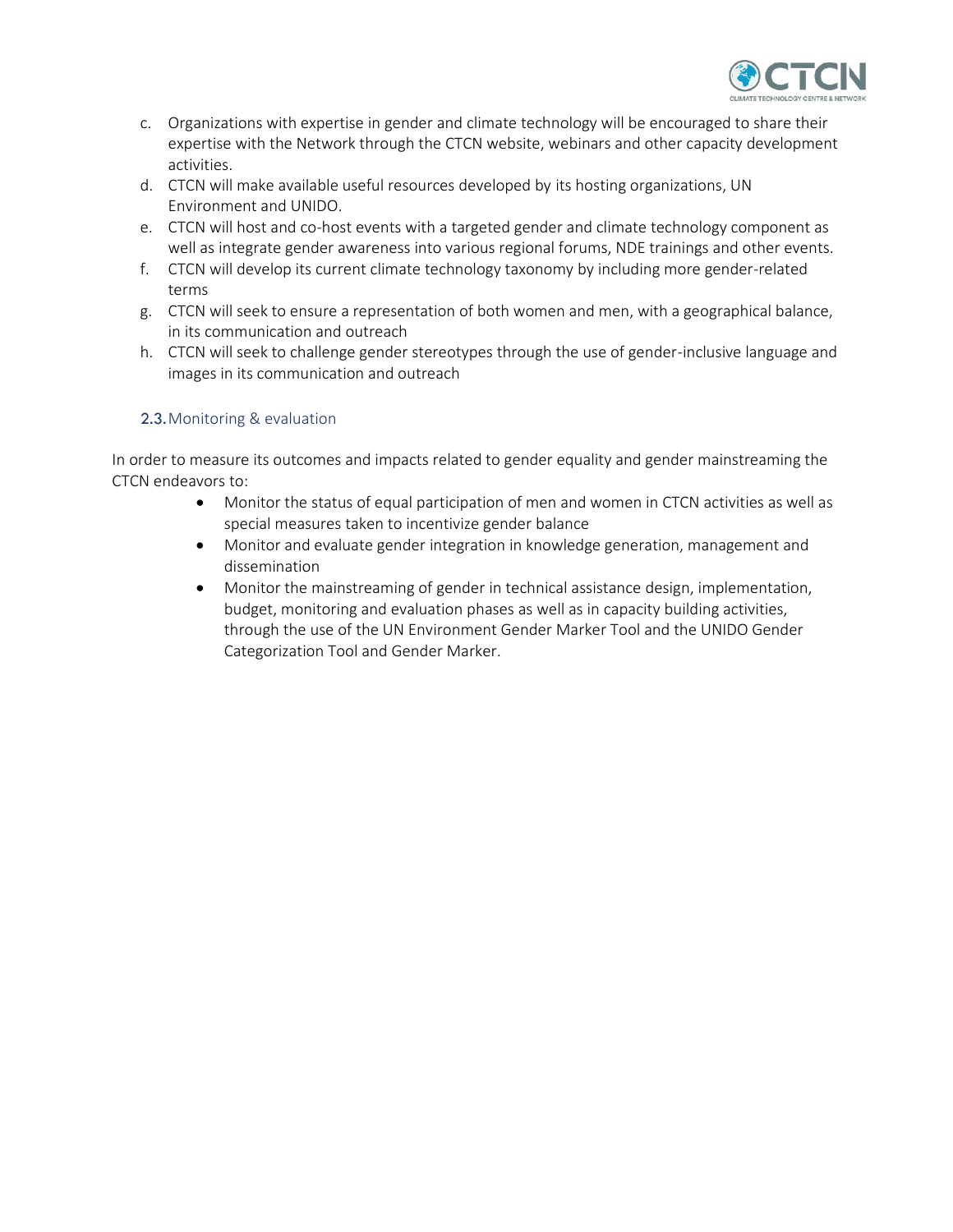

# <span id="page-11-0"></span>Annex I – Key concepts

- Empowerment: increasing the degree of autonomy and self-determination in people and communities in order to enable them to represent their interests in a responsible and selfdetermined way, acting on their own authority. It is a complex, long-term process, particularly when it concerns people who have been oppressed and marginalised, and who need to develop capacities and acquire resources.
- Gender: Refers to how societies and cultures assign roles, behaviours and attributes to being male or female, in their full diversity, on the basis of their sex. Gender is socially constructed, learned through socializations, and can change over time.
- Gender equality: As enshrined in international agreements and national constitutions, refers to equal rights, power, responsibilities and opportunities for all genders; gender equality therefore entails that society equally values each and all and the roles they play;
- Gender equity: Refers to the fair allocation of resources, responsibilities and power without discrimination on the basis of sex;
- Gender sensitivity: Refers to the understanding of the ways in which people think about gender and the sociocultural factors underlying gender inequality, and how they might be addressed. Gender-sensitive policies/actions take gender-specific differences, needs and interests into account, but do not necessarily seek to transform the underlying gender norms, roles and relations.
- Gender mainstreaming: The United Nations defines gender mainstreaming as the process of assessing the implications for women and men of any planned action, including legislation, policies or programmes, in all areas and at all levels. It is a strategy for making women's as well as men's concerns and experiences an integral dimension of the design, implementation, monitoring and evaluation of policies and programmes in all political, economic and societal spheres so that women and men benefit equally, and inequality is not perpetuated.
- Gender-responsiveness: gender-responsive policies/actions take into account gender-specific differences, needs and interests and aim to transform existing gender norms, roles and relations with the ultimate goal of achieving gender equality.